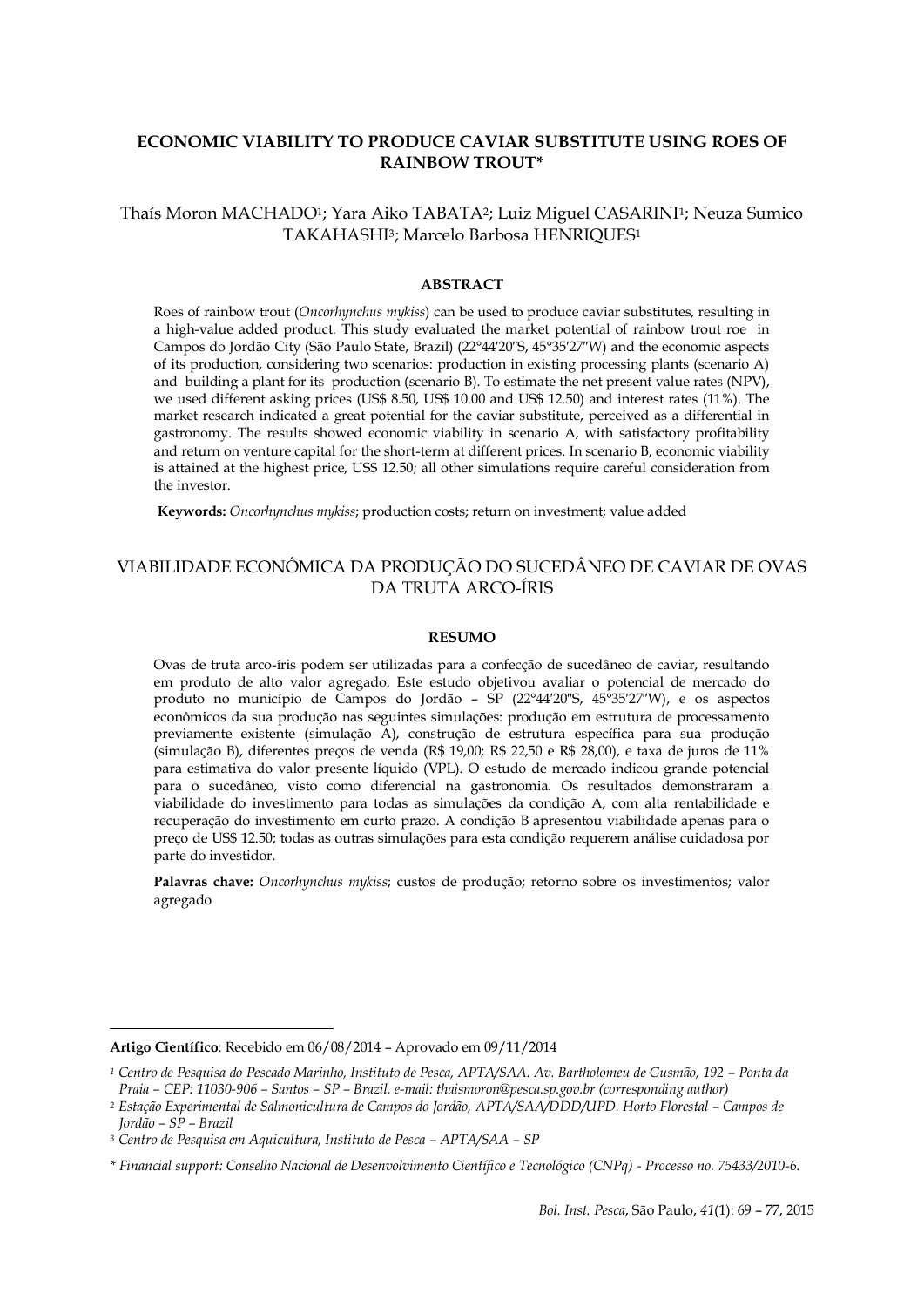### **INTRODUCTION**

Caviar, a product made from the roes of sturgeon fish, *Acipenseridae* family, is synonymous to gastronomic sophistication due to its high price and delicacy trait (FLYNN *et al*. 2006). Currently, alternative products called "caviar substitutes" are produced from eggs of other fish species, including salmonids (JOHANNESSON, 2006).

The rainbow trout (*Oncorhynchus mykiss*), from the Salmonidae family, was introduced in Brazil in 1949 as an initiative of the Ministry of Agriculture to populate rivers of mountainous regions. The trout is also farmed in Brazil and trout farms are characterized as family-type agricultural ventures due to limited water resources for trout farming, resulting in a lowproduction scale. The economic sustainability of this activity depends on the use of technologies to increase productivity and to produce value-added products (TABATA and PORTZ, 2004). The use of trout roes in caviar production is an alternative to sturgeon caviar. In addition to environmental responsibility, caviar produced from trout roe has as high value-added and is less expensive than sturgeon caviar.

An enterprise can benefit from an opportunity by operating in new markets when demand is unknown (BARON, 2007), as is the case of the market of caviar substitutes. However, the identification of opportunities is only the first step in the entrepreneurial process to provide support to all the other phases in the business (OZGEN and BARON, 2007). To set up a business is a relevant dimension of entrepreneurship and involves the identification, evaluation and exploration of a profitable opportunity (SHANE and VENTAKARAMAN, 2000).

The analysis of economic viability aims to identify the expected benefits of a venture and compare them to investments and costs to assess its feasibility. A market research is an important tool that allows identifying the economic viability of the activity (ROSA, 2004).

This study aimed to evaluate the market potential of caviar substitutes using rainbow trout roes in the city of Campos do Jordão, São Paulo State, Brazil, and the economic aspects of their production by projecting costs and revenues to measure the viability of the venture.

### **MATERIAL AND METHODS**

We conducted a market research between July 23-27, 2013 and surveyed restaurants and hotels in the city of Campos do Jordão - São Paulo State (22° 44′ 20″ S, 45° 35′ 27″ W). Campos do Jordão plays an important role in trout consumption in Brazil.

We used a questionnaire with objective questions to detect the interest in caviar substitutes using trout roes in menus at restaurants in Campos do Jordão City (SILVA *et al.*, 2011). We surveyed 19 businesses, being four restaurants with varied cuisine; three troutspecialized cuisine; two hotel restaurants; two bistros and eight multi-cuisine restaurants (Portuguese, Italian and German).

Based on the surveys, we constructed a matrix in which each column corresponds to a category level to obtain the relations between the multiplepath categories. To intercept the data, we used the analysis of multiple correspondences, which allows to visualize the trends in complex datasets in two dimensions (PITTS *et al.,* 2007; WHITLARK and SMITH, 2001). According to VANCE *et al.* (2008), the analysis of multiple correspondences allows to identify associations between categories. Categories with near location in the plain projection have a stronger relation than those separated at greater distances (FÁVERO *et al.*, 2006).

For the economic analysis, we simulated two scenarios: scenario A (the use of the existing structure for fish processing) and scenario B (the construction of a processing plant for caviar substitutes). The installations for caviar substitutes must comply with requirements from Regulation of Industrial and Sanitary Inspection of Animal Products (BRASIL, 1952). In scenario A, we considered only the acquisition of material for permanent use (pasteurizer, industrial fridge, digital pH meter, thermograph, autoclave, oven, stainless steel stand, digital scale, semi-analytical scales, stainless steel cabinet, technology apparatus) and consumables (containers, boxes and polypropylene spatulas) required for the production of caviar substitutes. In scenario B, a piece of land (0.5 ha) was acquired and workforce was outsourced to build a 200m2 processing plant. All materials for permanent use and consumables were purchased (including a motor vehicle). The operational cost of the project was 3% above the venture capital.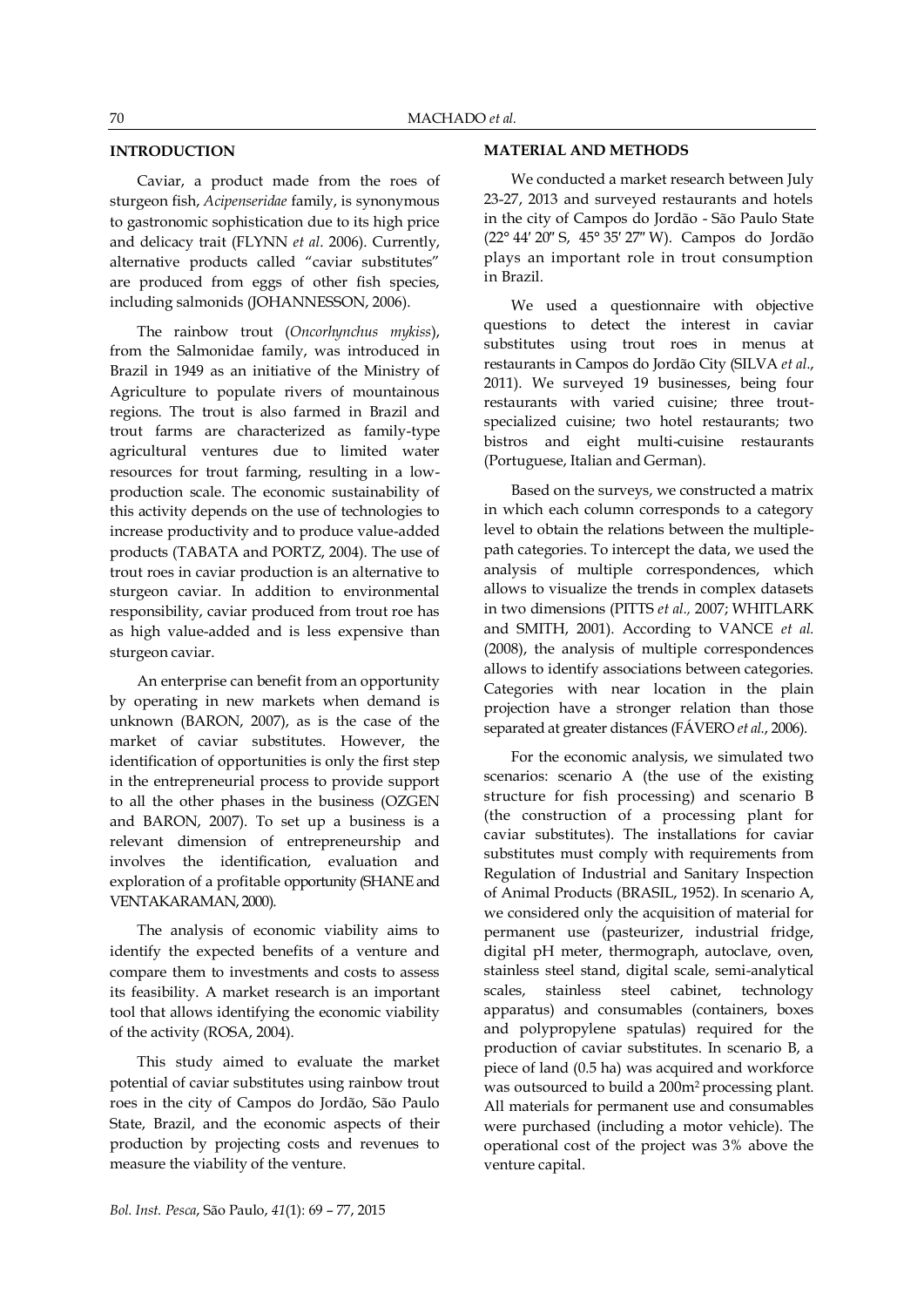For both scenarios, two professionals at technical and administrative levels were hired for two Brazilian minimum wages per month (one minimum wages equivalent to US\$ 322.00). The entrepreneur received an income of 10 minimum salaries per month. Social security accounted for 40% of the wages; 24% a year over the initial venture in the land piece and 12% a year for the other items; financial charges of 28% a year over the half of the effective operational cost added to social charges.

The roes for the production of the caviar substitute may be obtained during the trout spawning (May-August) from producers in the southeastern and southern regions in Brazil (Minas Gerais, São Paulo, Rio de Janeiro and Santa Catarina States). In the subsequent months, if necessary, the roes can be imported from producers in Chile and United States. The average price for a kilo of roes, domestic and imported, was fixed at US\$ 30.00 based on prices practiced in specialized websites.

Based on the volume of caviar and caviar substitutes that São Paulo State imports, 5,231 kg in 2010 (ALICE WEB, 2010), we estimated an initial average production of 100 kg per month, which would amount to 1.2 ton-year<sup>-1</sup>, using flasks with metallic lids with capacity for 40 g of the product, totaling 2,500 flasks of caviar substitute of trout roes per month and 30 thousand a year. We evaluated the asking prices of US\$ 8.50, US\$ 10.00 and US\$ 12.50 per 40 g flask and net present value (NPV) of 11%.

In the current study, we used the structure proposed by MATSUNAGA *et al.* (1976), adapted by HENRIQUES *et al.* (2010), to characterize the production costs of caviar substitutes:

- Effective Operating Costs (EOC): expenses regarding labor force, rent, acquisition of trout roes and inputs, tanks, fuel, cleaning products, water, electricity and telephone bills;

- Total Operating Costs (TOC): expenses deriving from permanent labor force comprising the sum of EOC plus social charges (40% over EOC); plus financial charges (28% a year over half of the EOC) to purchase the trout roes and inputs, tanks, fuel, cleaning products, and water, electricity and telephone; plus the estimated depreciation of the useful life of equipment, utensils, computer, printer and vehicle;

- Total Production Cost (TPC): the sum of TOC plus costs derived from annual depreciation of installations and annual interests over the venture capital.

The analysis of economic viability for the production of caviar substitute, in the different scenarios studied, considered a 10-year horizon with the venture capital entirely invested in year zero. The analysis of return on investment considered the concepts described in MARTIN *et al.* (1998):

- Gross Income (GI): the revenue of producing flasks of caviar substitutes of trout roes per year multiplied by the asking price of each flask;

- Cash Flow (CF): the sum of inflows and outflows during the activity cycle over the TPC;

- Operating Profit (OP): the difference between GI and TOC. This index measures profitability for the short-term, showing the finance and operating conditions of the activity. Therefore:  $OP = GI -$ TOC;

- Gross Margin (GM): the profit margin in relation to TOC, that is, the result after the deduction of operating costs, considering the asking price of the kilo of caviar and the productivity of the activity. Therefore:  $GM = (GI - TOC)/TOC \times 100;$ 

- Profitability Index (PI): the ratio between OP and GI, in percentage. An important index shows the rate of income available for the activity after deducting all operating costs. Therefore: PI = (OP/GI) x 100.

To calculate the cash flow, we considered in scenarios A and B, the expenses related to the venture capital (first year) and effective operating cost plus financial charges, social charges and labor force and annual interest over the venture. In 10 years, half of the value of structure was added in scenario B and 20% of this value to scenario A. To demonstrate which investment will generate better or faster return on investment, we used the Internal Rate of Return (IRR), Payback Period (PP) and Net Present Value (NPV).

When we use IRR to evaluate a project, we observe that it is economically viable only when the rate exceeds a certain attractiveness rate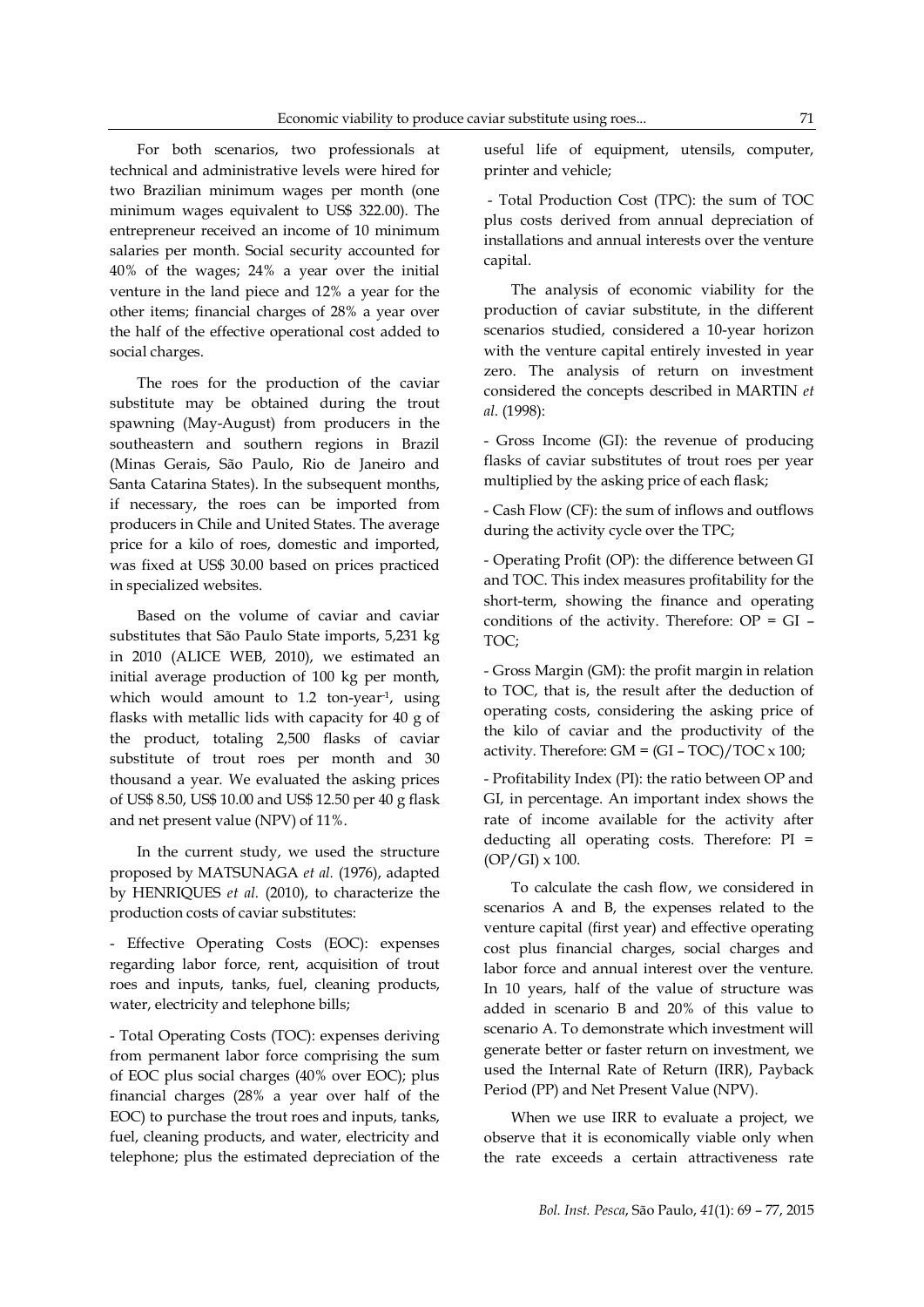(SANCHES *et al.,* 2013). The Minimum Attractiveness Rate (MAR) corresponds, in practice, to the rate offered by the market for a venture capital and suggests that, if the investment provides a return below market financial investments, the investment will not be attractive to the investor (TAHA, 1996; SANCHES *et al.*, 2013). In this research, the MAR considered was 11% per year, equivalent to interest that could be received from investments (Selic Rate, June 2014), and higher than the available bank loan (5.5% per year offered by Credit Costing Bank of Brazil to Agribusiness). The VAT (ICMS) was calculated at 18% on the final sales cost of the product. In this study, we evaluated the NPV at interest rate of 11% (equivalent to Selic Rate).

The PP represents the period to recover the venture capital (GITMAN, 1997). It is also considered the cost index regarding the flasks produced, denominated Breakeven Point (BP), which determines the minimum production necessary to cover costs, based on the asking prices of caviar, according to the formula: BP = TOC/Pcaviar (HENRIQUES *et al.*, 2010).

#### **RESULTS**

Figure 1 show that there is great interest in caviar substitutes using rainbow trout roes in food establishments surveyed in the city of Campos do Jordão, highlighting some producers who use and sell the product to international restaurants. To Bistros and hotel restaurants, the price is not the most important factor, the possibility to work with larger packages at events is proposed by multi-cuisine restaurants, and the regularity of supply it is a concern cited by 95% of respondents.



**Figure 1.** Distance between MCA categories obtained from the surveys on caviar substitutes using roes of rainbow trout (*Oncorhynchus mykiss),* conducted at restaurants in the city of Campos do Jordão, in July, 2013*.*

The investments required to produce caviar substitutes in scenarios A and B are described in Table 1. For scenario B, the venture capital was US\$ 183,468.75, and land acquisition, construction, motor vehicle purchase and project preparation accounted for 88.42% of this amount.

Table 2 shows the operating cost per cycle (12 months) for the production of caviar substitutes, in scenarios A and B. In scenario A,

the estimated EOC is higher than the venture capital, mainly because of the entrepreneur's remuneration and acquisition of raw materials (fish roes). In scenario B, the effective operating costs (EOC) correspond to 78.31% of the venture capital. In scenario A, the rent was charged, and 20% was applied to the operating cost related to fuel, cleaning supplies, water, electricity, telephone bills, construction and vehicle depreciation to minimize errors that could lead to poor choices.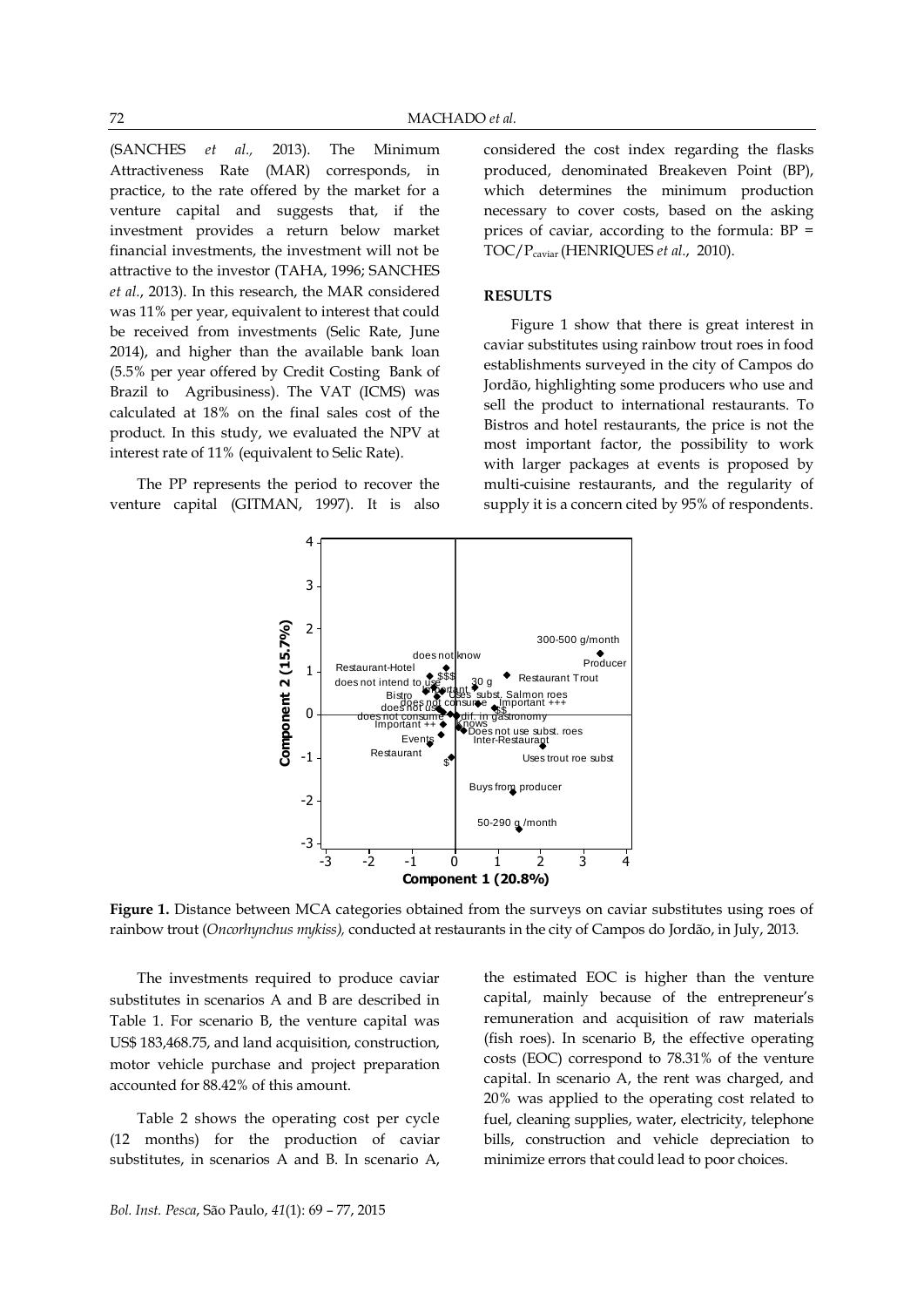| Item                                                      | Total<br>price | Useful life<br>and<br>replacement <sup>1</sup> | Annual<br>depreciation<br>(a) | <b>Annual interests</b><br>of capital <sup>2</sup><br>(b) | Sum<br>$(a)+(b)$ |
|-----------------------------------------------------------|----------------|------------------------------------------------|-------------------------------|-----------------------------------------------------------|------------------|
| 1. Acquisition of land (1 ha)                             | 22,500.00      | $\overline{\phantom{0}}$                       | -                             | 5,400.00                                                  | 5,400.00         |
| 2. Construction - Processing plants (200 m <sup>2</sup> ) | 100,000.00     | 20                                             | 5,000.00                      | 12,000.00                                                 | 17,000.00        |
| 3. Equipment and utensils                                 | 20,625.00      | 5(1)                                           | 4,125.00                      | 2,475.00                                                  | 6,600.00         |
| 4. Vehicle                                                | 35,000.00      | 10                                             | 3,500.00                      | 4,200.00                                                  | 7,700.00         |
| 5. Documents and project preparation (3%)                 | 5,834.07       |                                                |                               | 1,400.18                                                  | 1,400.18         |
| Total general scenario "A" (US\$)                         | 21,243.75      |                                                | 4,125.00                      | 2,549.25                                                  | 6,600.00         |
| Total general scenario "B" (US\$)                         | 183,468.75     |                                                | 12,625.00                     | 25,357.50                                                 | 37,982.50        |

**Table 1.** Venture capital for the production of caviar substitutes using roes of rainbow trout (*Oncorhynchus mykiss*), June 2014, scenarios A and B. Values expressed in US dollars.

*<sup>1</sup>Useful life and replacement ( ) in years*

*<sup>2</sup>Rate of 24% per year over the venture capital*

*Scenario A: production using existing structure; Scenario B: construction of a specific structure for the production. Source: survey data*

**Table 2.** Operating cost per cycle (12 months) for the production of caviar substitutes using roes of rainbow trout (*Oncorhynchus mykiss*), June 2014, scenarios A and B. Values expressed in US dollars.

| Item                                                       | Effective<br>Operating<br>Costs (EOC) | Social<br>charge <sup>1</sup> | Financial<br>charges <sup>2</sup> | Operating<br>Cost (TOC) | Other<br>fixed<br>costs | <b>Total</b><br>Production<br>Cost (TPC) |
|------------------------------------------------------------|---------------------------------------|-------------------------------|-----------------------------------|-------------------------|-------------------------|------------------------------------------|
| 1. Permanent labor force (A and B)                         |                                       |                               |                                   |                         |                         |                                          |
| 1.1. Operational technical                                 | 15,445.33                             | 6,178.13                      | 3,027.29                          | 24,650.75               |                         | 24,650.75                                |
| 1.2. Administrative technician                             | 7,722.67                              | 3,089.07                      | 1,513.64                          | 12,325.38               |                         | 12,325.38                                |
| 1.3. Entrepreneurs                                         | 38,613.33                             | 15,445.33                     | 7,568.21                          | 61,626.88               |                         | 61,626.88                                |
| 2. Rent for use of the structure (scenario "A")            | 12,000.00                             |                               | 1,680.00                          | 13,680.00               |                         | 13,680.00                                |
| 3. Roes (A and B)                                          | 36,000.00                             |                               | 5,040.00                          | 41,040.00               |                         | 41,040.00                                |
| 4. Acquisition of inputs (A and B)                         | 600.00                                |                               | 84.00                             | 684.00                  |                         | 684.00                                   |
| 5. Acquisition of flasks (A and B)                         | 12,000.00                             |                               | 1,680.00                          | 13,680.00               |                         | 13,680.00                                |
| 6. Acquisition of fuel (B)                                 | 1,800.00                              |                               | 252.00                            | 2,052.00                |                         | 2,052.00                                 |
| 6.1. Acquisition of fuel (A)                               | 360.00                                |                               | 50.40                             | 410.40                  |                         | 410.40                                   |
| 7. Acquisition of cleaning products (B)                    | 1,500.00                              |                               | 210.00                            | 1,710.00                |                         | 1,710.00                                 |
| 7.1. Acquisition of cleaning products (A)                  | 300.00                                |                               | 42.00                             | 342.00                  |                         | 342.00                                   |
| 8. Water, electricity and telephone bills (B)              | 30,000.00                             |                               | 4,200.00                          | 34,200.00               |                         | 34,200.00                                |
| 8.1. Water, electricity and telephone bills (A)            | 6,000.00                              |                               | 840.00                            | 6,840.00                |                         | 6,840.00                                 |
| 9. Depreciation of installation <sup>3</sup> (B)           |                                       |                               |                                   |                         | 5,000.00                | 5,000.00                                 |
| 9.1. Depreciation of installation <sup>3</sup> (A)         |                                       |                               |                                   |                         | 1,000.00                | 1,000.00                                 |
| 10. Dep. of the equip. and utensils <sup>3</sup> (A and B) |                                       |                               |                                   | 4,125.00                |                         | 4,125.00                                 |
| 11. Depreciation of vehicle <sup>3</sup> (B)               |                                       |                               |                                   | 3,500.00                |                         | 3,500.00                                 |
| 11.1. Depreciation of vehicle <sup>3</sup> (A)             |                                       |                               |                                   | 700.00                  |                         | 700.00                                   |
| 12. Interests over the venture capital (B)                 |                                       |                               |                                   |                         | 27,436.45               | 27,436.45                                |
| 12.1. Interests over the venture capital (A)               |                                       |                               |                                   |                         | 2,549.25                | 2,549.25                                 |
| Total/year scenario "A"                                    | 129,041.33                            |                               |                                   | 180,104.41              |                         | 183,653.66                               |
| Total/vear scenario "B"                                    | 143,681.33                            |                               |                                   | 199,594.01              |                         | 232,030.46                               |

*<sup>1</sup>Social charges = 40% of the income* 

*<sup>2</sup>Financial charges = 28% a year over half of the EOC plus social charges* 

*<sup>3</sup>Estimated depreciation based on the useful life* 

*Scenario A: production using existing structure; Scenario B: construction of the specific structure for the production. Source: survey data.*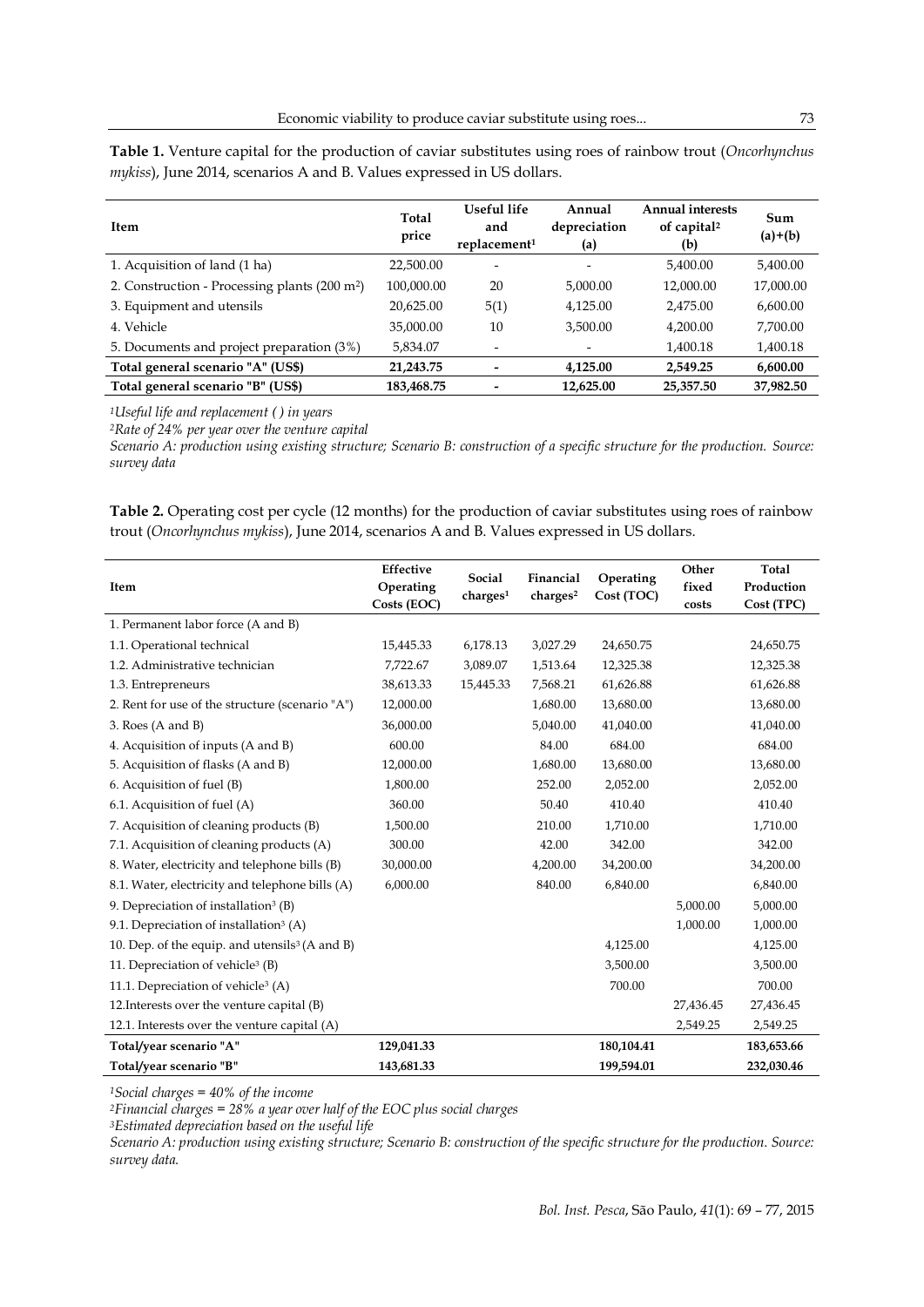Considering the prices of caviar substitutes practiced in the domestic and international markets, we evaluated the asking prices of US\$ 8.50, US\$ 10.00 and US\$ 12.50 per flasks 40 g. We calculated production costs for flasks (production of 2,500 flasks monthly and 30,000 flasks annually), resulting in values of total production costs (TPC) of US\$ 6.12 for scenario A and US\$ 7.73 for scenario B (Table 3).

The cost analysis and profitability indexes for

the production of caviar substitute using roes of rainbow trout, in scenarios A and B, are shown in Table 4. We observe that the IRR and NPV showed higher values for scenario A than in scenario B, for the three stipulated asking prices.

Except for price US\$ 8.50, profitability ratios were greater than 11% of MAR for both scenarios, suggesting the feasibility for the 10-year horizon. BP showed scenario A, with the asking price US\$ 12.50 as the most favorable (18,773.66 flasks 40 g).

**Table 3.** Production costs of flasks 40g of caviar substitutes using roes of rainbow trout (*Oncorhynchus mykiss*), June 2014, scenarios A and B. Values expressed in US dollars.

| Cost of production/packaging 40g       | Scenario "A" | Scenario "B" |
|----------------------------------------|--------------|--------------|
| <b>Effective Operating Costs (EOC)</b> | \$4.30       | \$4.79       |
| Total Operating Costs (TOC)            | \$6.00       | \$6.65       |
| <b>Total Production Cost (TPC)</b>     | \$6.12       | \$7.73       |

*Source: survey data*

**Table 4.** Cost and profitability analysis of the investment in the production of caviar substitutes using roes of rainbow trout (*Oncorhynchus mykiss*), June 2014, scenarios A and B.

| <b>Indices</b>                                   |            | Scenario "A" |            |               | <b>Scenario "B"</b> |            |
|--------------------------------------------------|------------|--------------|------------|---------------|---------------------|------------|
| Cash Flow - flask - $40 g$ (US\$)                | 8.50       | 10.00        | 12.50      | 8.50          | 10.00               | 12.50      |
| Gross Income (US\$)                              | 209,100.00 | 246,000.00   | 307,500.00 | 209,100.00    | 246,000.00          | 307,500.00 |
| Operating Profit (US\$)                          | 16,670.00  | 53,570.00    | 115,070.00 | $-2.819.50$   | 34,080.50           | 95,580.50  |
| Gross Margin (%)                                 | 8.67       | 27.87        | 59.86      | $-1.33$       | 16.08               | 45.10      |
| Profitability Index (PI) (%)                     | 7.97       | 21.78        | 37.42      | $-1.35$       | 13.85               | 31.08      |
| Internal Rate of Return (IRR) (%)                | 78.34      | 252.17       | 541.67     | $-15.26$      | 14.99               | 51.50      |
| Net Present Value (NPV) - 11% (US\$)             | 80,451.59  | 297.764.25   | 659,952.02 | $-182.464.22$ | 34,848.45           | 397,036.21 |
| Breakeven Point (BP) ( $n^{\circ}$ flask - 40 g) | 27,608.32  | 23,467.32    | 18.773.66  | 31,629.78     | 25,843.84           | 20,675.07  |
| Payback Period - (year)                          | 1.33       | 0.39         | 0.18       |               | 5.38                | 1.92       |

*Source: survey data.*

#### **DISCUSSION**

Campos do Jordão is located in the Serra da Mantiqueira, São Paulo State, at 1,639 meters above sea level. It is a resort town and popularly called in Brazil as "Brazilian Switzerland" for its architecture based on European buildings, and its cooler climate with temperatures below that of the Brazilian average. It is 173 km distant from the city of São Paulo, which favors the presence of many tourists, especially during the winter season. The city of Campos do Jordão has its name closely linked to trout consumption. Trout farming is strongly related to this region involving the local community in cultural and gastronomic activities (SATO *et al.*, 2011).

Recently, Brazil has shown significant social and economic improvements evidenced by the consumption standards and income growth of the population. The Brazilian consumer evolved from consuming simpler to more sophisticated foods (FECOMERCIOSP, 2012). From 2001 to 2010, imports of caviar and caviar substitutes rose 758%, showing the huge potential for these products in the country, mainly in São Paulo State, Brazil's largest importer (75% of national import) (ALICE WEB, on line), possibly due to the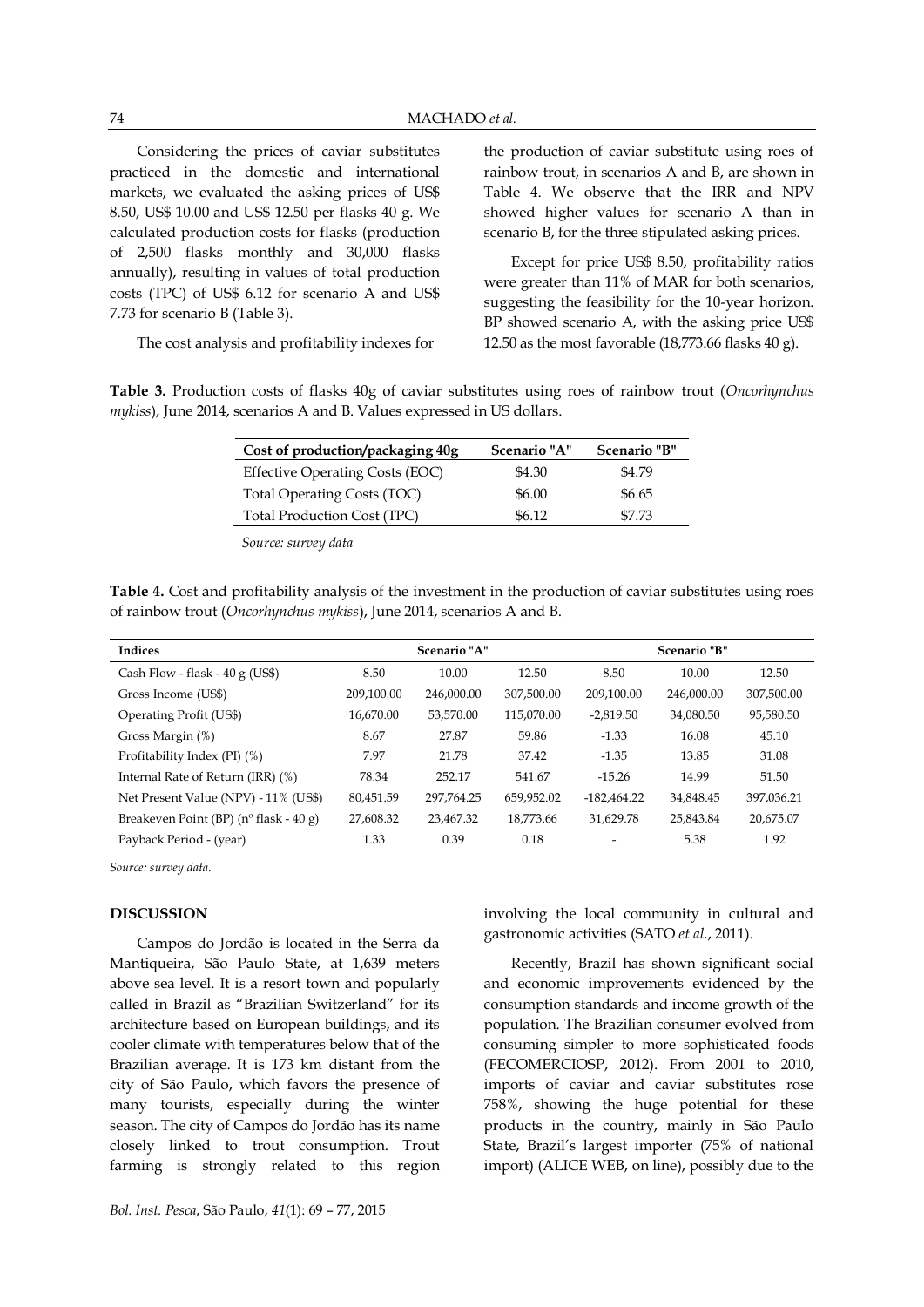expansion of Japanese restaurants that traditionally to use fish roes in their dishes, such as temaki, sushi and others.

The interpretation of multiple correspondence analysis (MCA), based on points found in approximately the same direction and region of origin, shows this market increase. Bistros and hotel restaurants represent an important market to be explored, where the price caviar substitutes is not the most important factor. The possibility to work with larger packages at events is also an interesting option proposed by multi-cuisine restaurants, because it results in lower costs and contributes to the widespread and consequent increased consumption of this delicacy (Figure 1). The regularity of supply, a concern cited by 95% of respondents, can be solved by a better organization of the productive sector, using technologies, such as the photoperiod, to control the reproductive period of trout (NAVARRO and NAVARRO, 2012), or even imports of roes.

The low venture capital for scenario A, US\$ 21,243.75, can be considered attractive for entrepreneurs seeking to diversify their products; however, LUNGA *et al.* (2008) recommend that, to obtain economic viability in an activity, one must consider several indexes to ensure inferences about the results.

Prices of caviar substitutes in international markets range from US\$ 11.00 to US\$ 36.00 for roes of trout, in flasks 28 g (www. caviargalore.com; www.caviarstrakhan. com). The caviar substitute using salmon roes, produced by a national company, is traded in the Brazilian market for US\$ 15.00 to US\$ 23.50 in flasks for 100g [\(www.damm.com.br\)](http://www.damm.com.br/).

Estimates of TPC per flask in both scenarios (A and B) show values lower than the prices stipulated for flask (US\$ 8.50, US\$ 10.00 and US\$ 12.50). However, with 18% VAT calculated on the asking price of the product, the figures reduced to US\$ 6.97, US\$ 8.20 and US\$ 10.25, and the price of US\$ 8.50 in scenario B shows to be economically unfeasible.

The IRR values were higher than MAR values considered in this study, 11% per year, and proved to be attractive when compared to lower risk investments in the financial market, a result that, according to PENA *et al.* (2011), increases the safety margin of investment in the activity. Scenario B had an asking price US\$ 8.50 and showed IRR below MAR, therefore it proved to be economically unfeasible.

For scenario A, the IRR showed high values; however, the study on technical and economic feasibility of surimi production, TAHA (1996) also obtained high values for the IRR, demonstrating viability of the project with highly satisfactory return.

The PP allows to visualize when the project will return the investment (GITMAN, 1997). The longer the period of time to recover the capital invested, the greater the risk of the project (SABBAG *et al.*, 2013). The results show that in scenario A, with suggested asking prices, the venture capital will have a return in the shortterm (less than one year). According to GITMAN (1997), if the PP is shorter than the maximum acceptable period by the owners, the project is accepted; if the PP is longer than the maximum acceptable period, the project is rejected.

In scenario B, the asking price US\$ 12.50 shows feasibility, with PP in about 1.92 years. The selling price US\$ 10.00 requires further assessment, because it shows PP in about 5.38 years, which may undermine the project. Competitiveness of the enterprise in the market as well as its sustainability depends on high NPV and short PP (PENA *et al.*, 2011); therefore, selling the product at US\$ 8.50 indicates risks to the investment, since there is no return of the amount invested.

The NPV values above zero indicate minimal recovery of venture capital (SOUZA *et al.*, 2009). With the exception of the asking price US\$ 8.50 for scenario B, which showed negative NPV values, all other possibilities have values above zero, suggesting economic viability. According to GITMAN (1997), if the NPV of future cash flow of a particular project is greater than its venture capital, the project is recommended for acceptance. On the other hand, if the NPV is lower than the venture capital, the project should be rejected, because of high risks of loss. Therefore, scenario B with the asking price of the product at US\$ 10.00 per pack and rate 11%, despite the NPV above zero, poses a risk to the entrepreneur.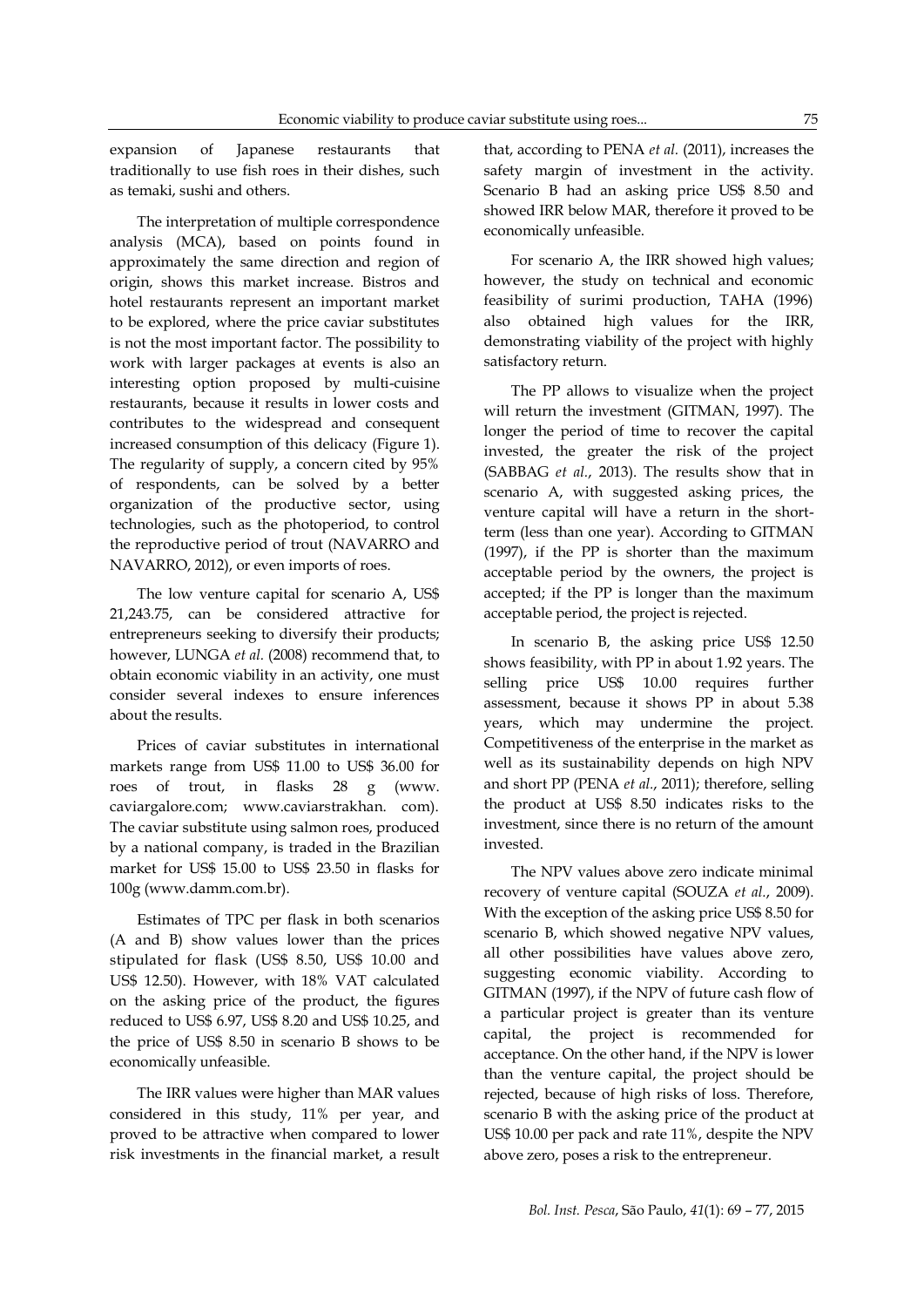## **CONCLUSIONS**

The market research indicated a great potential for the caviar substitute, perceived as a differential in gastronomy. The results showed economic viability in scenario A, with satisfactory profitability and return on venture capital for the short-term at different prices. In scenario B, economic viability is attained at the highest price, US\$ 12.50, however, all other simulations require careful consideration from the investor.

### **REFERENCES**

- ALICE WEB DESENVOLVIMENTO [on line]. Importação de caviar e sucedâneos. BRASIL: Ministério do Desenvolvimento, Indústria e Comércio Exterior. Secretaria de Comércio Exterior: 2001-2010. Available at: <http://www.aliceweb.desenvolvimento.gov.br> Access on: 18 May 2014.
- BARON, R.A. 2007 Behavioral and cognitive factors in entrepreneurship: entrepreneurs as the active element in new venture creation. *Strategic Entrepreneurship Journal*, 1: 167–182.
- BRASIL. 1952 Regulamento de Inspeção Industrial e Sanitária de Produtos de Origem Animal (R.I.I.S.P.O.A). DECRETO n. 30.691 de 29 de março de 1952. BRASIL: Ministério da Agricultura - Diário Oficial da União. Available at: <http://www.agricultura.gov.br/arq.../file/ .../RegulamentoInspecaoIndustrial.pdf> Access on: 22 May 2014.
- FÁVERO, L.P.L.; BELFIORE, P.P.; FOUTO, N.M.M.D. 2006 Escolha de meios de pagamento por populações de média e baixa renda: uma abordagem sob a perspectiva da análise fatorial e de correspondência. *Revista de Economia e Administração*, *5*(2): 184-200.
- FECOMERCIOSP Federação do comércio de bens, serviços e turismo do Estado de São Paulo. A evolução da classe média e o seu impacto no varejo - diagnósticos e tendências. São Paulo: FECOMERCIOSP. Available at: <http://www.fecomercio.com.br/arquivos/arq uivo/estudo\_da\_classe\_media\_fevereiro\_2012\_lj iaiah9aa.pdf> Access on: 08 Jan. 2014.
- FLYNN, S.R.; MATSUOKA, M.; REITH, M.; MARTIN-ROBICHAUD, D.J.; BENFEY, T.J. 2006 Gynogenesis and sex determination in shortnose

sturgeon (*Acipenser brevirostrum*). *Aquaculture*, *253*: 721-727.

- GITMAN, L.J. 1997 *Principles of Managerial Finance*. 11Th Edition. New York : Harper and Row. 239p.
- HENRIQUES, M.B.; MACHADO, I.C.; FAGUNDES, L. 2010 Análise econômica comparativa dos sistemas de cultivo integral e de "engorda" da ostra do mangue *Cassostrea* spp. no estuário de Cananéia, São Paulo, Brasil. *Boletim do Instituto de Pesca, 36*(4) 307-316.
- [JOHANNESSON, J. 2006](file:///C:/Users/Helenice/Downloads/JOHANNESSON%20J.%20%20Lumpfish%20caviar%20-%20from%20vessel%20to%20consumer.%20%20Rome:%20FAO%20Fisheries%20Technical%20Paper%20No.%20485;%202006) *Lumpfish caviar - from vessel to consumer.* [Rome: FAO Fisheries Technical](file:///C:/Users/Helenice/Downloads/JOHANNESSON%20J.%20%20Lumpfish%20caviar%20-%20from%20vessel%20to%20consumer.%20%20Rome:%20FAO%20Fisheries%20Technical%20Paper%20No.%20485;%202006)  [Paper n. 485.](file:///C:/Users/Helenice/Downloads/JOHANNESSON%20J.%20%20Lumpfish%20caviar%20-%20from%20vessel%20to%20consumer.%20%20Rome:%20FAO%20Fisheries%20Technical%20Paper%20No.%20485;%202006) 71p.
- LUNGA, A.; QUARTEROLI SILVA, J.; MACEDO, M.A.S. 2008 Análise de Viabilidade Econômico-Financeira de Diferentes Sistemas de Explotação de Seringueiras. *Revista Custos e @gronegócio on line, 4*(3): 98-125.
- MARTIN, N.B.; SERRA, R.; OLIVEIRA, M.D.M.; ANGELO, J.Á.; OKAWA, H. 1998 Sistema integrado de custos agropecuários - CUSTAGRI. *Informações Econômicas, 28*(1): 7-28.
- MATSUNAGA, M.; BEMELMANS, P.F.; TOLEDO, P.E.N.; DULLEY, R.D.; OKAWA, H.; PEDROSO, I.A. 1976 Metodologia de custo de produção utilizada pelo IEA. *Agricultura em São Paulo, 23*(1): 123-139.
- NAVARRO, F.K.S.P. and NAVARRO, R.D. 2012 Importância do fotoperíodo no crescimento e na reprodução de peixes. *Revista Brasileira de Reprodução Animal, 36*(2): 94-99.
- OZGEN, E. and BARON, R.A. 2007 Social sources of information in opportunity recognition: Effects of mentors, Indus try networks, and professional forums. *Journal of Business Venturing, 22*(2): 174-92.
- PENA, H.W.A.; HOMMA, A.K.O.; SILVA, F.L. 2011 Análise de viabilidade econômica: um estudo aplicado à estrutura de custo da cultura do dendê no estado do Pará- Amazônia-Brasil, 2010. *OÍDLES - Observatorio iberoamericano del desarrollo local y la economía social, 5*: 1-24.
- PITTS, M.; DORLING, D.; PATTIE, C. 2007 Oil for food: the global story of edible lipids. *Journal of World-Systems Research, 13*(1): 12-32.
- ROSA, C.A. 2004 Como elaborar um plano de negócio. Belo Horizonte: SEBRAE/MG. 98p.
- SABBAG, O.J.; NICODEMO, D.; OLIVEIRA, J.E.M. 2013 Custos e viabilidade econômica da